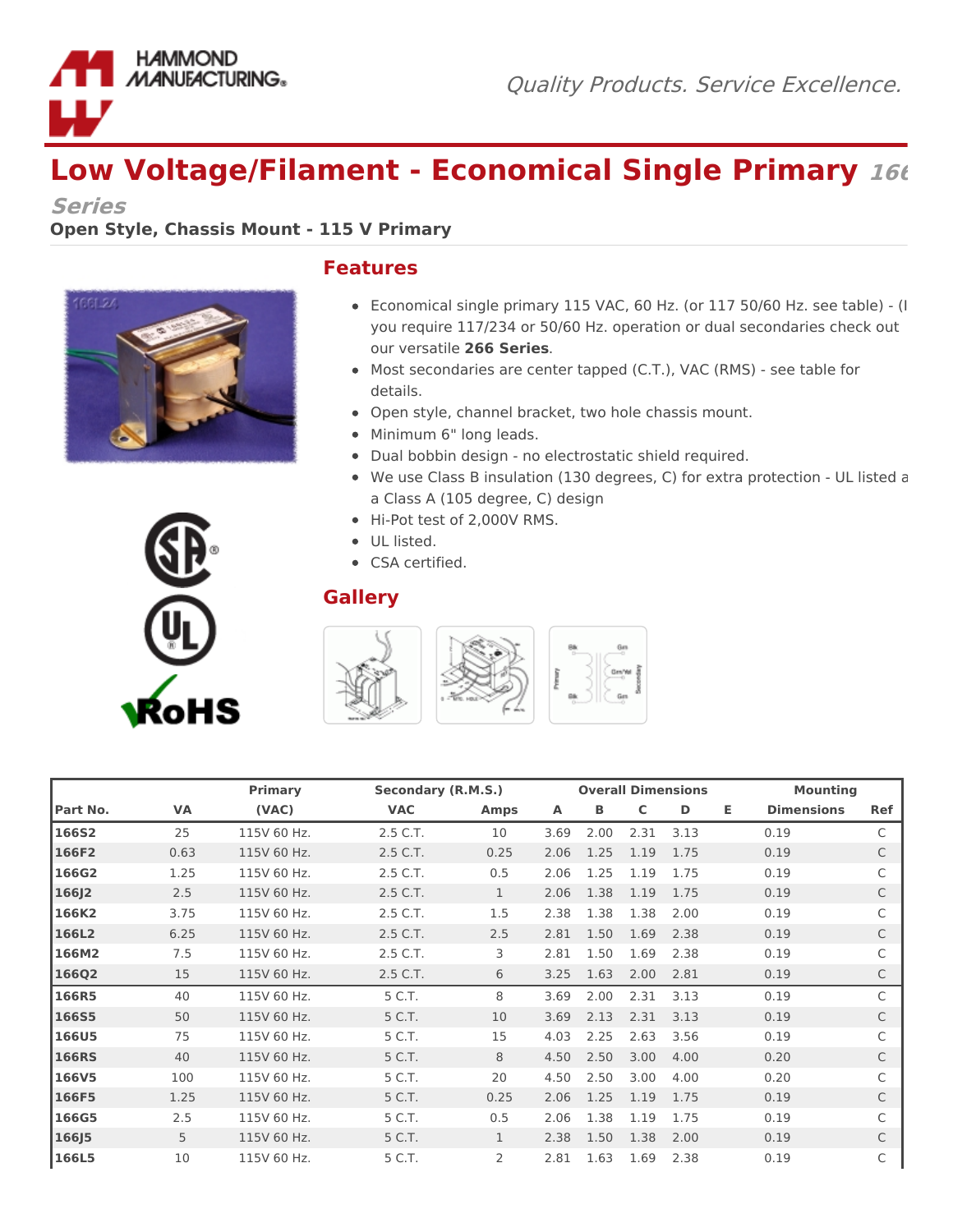|                  |              | Primary                    | Secondary (R.M.S.)     |                | <b>Overall Dimensions</b> |              |              | <b>Mounting</b> |    |                   |                   |
|------------------|--------------|----------------------------|------------------------|----------------|---------------------------|--------------|--------------|-----------------|----|-------------------|-------------------|
| Part No.         | VA           | (VAC)                      | <b>VAC</b>             | <b>Amps</b>    | Α                         | В            | $\mathsf C$  | D               | Е. | <b>Dimensions</b> | Ref               |
| <b>166MS</b>     | 15           | 115V 60 Hz.                | 5 C.T.                 | 3              | 3.25                      | 1.75         | 2.00         | 2.81            |    | 0.19              | C                 |
| 166M6            | 18.9         | 117V 50/60 Hz.             | 6.3 C.T.               | 3              | 3.25                      | 2.00         | 2.00         | 2.81            |    | 0.19              | C                 |
| <b>166Q6</b>     | 37.8         | 115V 60 Hz.                | 6.3 C.T.               | 6              | 3.69                      | 2.00         | 2.31         | 3.13            |    | 0.19              | C                 |
| <b>166S6</b>     | 63           | 115V 60 Hz.                | 6.3 C.T.               | 10             | 4.03                      | 2.25         | 2.63         | 3.56            |    | 0.19              | C                 |
| 166E6            | 0.95         | 115V 60 Hz.                | 6.3 C.T.               | 0.15           | 2.06                      | 1.25         | 1.19         | 1.75            |    | 0.19              | $\mathsf{C}$      |
| 166F6            | 1.89         | 115V 60 Hz.                | 6.3 C.T.               | 0.3            | 2.06                      | 1.38         | 1.19         | 1.75            |    | 0.19              | C                 |
| <b>166G6</b>     | 3.78         | 115V 60 Hz.                | 6.3 C.T.               | 0.6            | 2.38                      | 1.38         | 1.38         | 2.00            |    | 0.19              | C                 |
| 166G6B           | 3.78         | 117V 50/60 Hz.             | 6.3 C.T.               | 0.6            | 2.38                      | 1.38         | 1.38         | 2.00            |    | 0.19              | C                 |
| <b>166J6</b>     | 6.3          | 115V 60 Hz.                | 6.3 C.T.               | $\mathbf{1}$   | 2.81                      | 1.50         | 1.69         | 2.38            |    | 0.19              | C                 |
| 166K6            | 7.56         | 115V 60 Hz.                | 6.3 C.T.               | 1.2            | 2.81                      | 1.50         | 1.69         | 2.38            |    | 0.19              | C                 |
| 166K6B           | 7.56         | 117V 50/60 Hz.             | 6.3 C.T.               | 1.2            | 2.81                      | 1.50         | 1.69         | 2.38            |    | 0.19              | C                 |
| 166L6            | 12.6         | 115V 60 Hz.                | 6.3 C.T.               | 2              | 2.81                      | 1.63         | 1.69         | 2.38            |    | 0.19              | C                 |
| <b>166N6</b>     | 25.2         | 115V 60 Hz.                | 6.3 C.T.               | 4              | 3.25                      | 1.75         | 2.00         | 2.81            |    | 0.19              | C                 |
| 166G7            | 4.9          | 115V 60 Hz.                | 7 C.T.                 | 0.7            | 2.38                      | 1.50         | 1.38         | 2.00            |    | 0.19              | C                 |
| 166U7            | 112.5        | 115V 60 Hz.                | 7.5 C.T.               | 15             | 4.50                      | 2.50         | 3.00         | 4.00            |    | 0.20              | C                 |
| 166G8            | 4            | 115V 60 Hz.                | 8 C.T.                 | 0.5            | 2.38                      | 1.38         | 1.38         | 2.00            |    | 0.19              | C                 |
| <b>166N8</b>     | 34           | 115V 60 Hz.                | 8.5 C.T.               | 4              | 3.25                      | 2.00         | 2.00         | 2.81            |    | 0.19              | С                 |
| <b>166J8</b>     | 8.5          | 115V 60 Hz.                | 8.5 C.T.               | 1              | 2.81                      | 1.50         | 1.69         | 2.38            |    | 0.19              | C                 |
| 166L8            | 17           | 115V 60 Hz.                | 8.5 C.T.               | $\overline{2}$ | 3.25                      | 1.63         | 2.00         | 2.81            |    | 0.19              | C                 |
| 166M8            | 25.5         | 115V 60 Hz.                | 8.5 C.T.               | 3              | 3.25                      | 1.75         | 2.00         | 2.81            |    | 0.19              | С                 |
| 166G9            | 4.5          | 115V 60 Hz.                | 9 C.T.                 | 0.5            | 2.38                      | 1.38         | 1.38         | 2.00            |    | 0.19              | C                 |
| 166M10           | 30           | 115V 60 Hz.                | 10 C.T.                | 3              | 3.25                      | 2.00         | 2.00         | 2.81            |    | 0.19              | C                 |
| 166N10           | 40           | 115V 60 Hz.                | 10 C.T.                | 4              | 3.69                      | 2.00         | 2.31         | 3.13            |    | 0.19              | $\mathsf{C}$      |
| 166P10           | 50           | 115V 60 Hz.                | 10 C.T.                | 5              | 3.69                      | 2.13         | 2.31         | 3.13            |    | 0.19              | C                 |
| 166R10           | 80           | 115V 60 Hz.                | 10 C.T.                | 8              | 4.03                      | 2.50         | 2.63         | 3.56            |    | 0.19              | C                 |
| <b>166S10</b>    | 100          | 115V 60 Hz.                | 10 C.T.                | 10             | 4.50                      | 2.50         | 3.00         | 4.00            |    | 0.20              | C                 |
| 166F10           | 3            | 115V 60 Hz.                | 10 C.T.                | 0.3            | 2.06                      | 1.38         | 1.19         | 1.75            |    | 0.19              | C                 |
| 166G10           | 5            | 115V 60 Hz.                | 10 C.T.                | 0.5            | 2.38                      | 1.50         | 1.38         | 2.00            |    | 0.19              | C                 |
| 166J10           | 10           | 115V 60 Hz.                | 10 C.T.                | $\mathbf{1}$   | 2.81                      | 1.63         | 1.69         | 2.38            |    | 0.19              | С                 |
| 166L10           | 20           | 115V 60 Hz.                | 10 C.T.                | 2              | 3.25                      | 1.75         | 2.00         | 2.81            |    | 0.19              | С                 |
| 166P11           | 55           | 115V 60 Hz.                | 11 C.T.                | 5              | 3.69                      | 2.13         | 2.31         | 3.13            |    | 0.19              | C                 |
| 166S11           | 110          | 115V 60 Hz.                | 11 C.T.                | 10             | 4.50                      | 2.50         | 3.00         | 4.00            |    | 0.20              | C                 |
| 166C12           | 0.63         | 115V 60 Hz.                | $6.3/12.6$ C.T.        | .1/0.05        | 2.06                      | 1.25         | 1.19         | 1.75            |    | 0.19              | C                 |
| 166N12B          | 48           | 117V 50/60 Hz.             | 12 C.T.                | $\overline{4}$ | 3.69                      | 2.00         | 2.31         | 3.13            |    | 0.19              | С                 |
| 166E12           | 1.8          | 115V 60 Hz.                | 12 C.T.                | 0.15           | 2.06                      | 1.38         | 1.19         | 1.75            |    | 0.19              | $\mathsf C$       |
| 166F12B          | 3.6          | 115V 60 Hz.                | 12 C.T.                | 0.3            | 2.38                      | 1.38         | 1.38         | 2.00            |    | 0.19              | C                 |
| 166F12C          | 4.2          | 115V 60 Hz.                | 12 C.T.                | 0.35           | 2.38                      | 1.38         | 1.38         | 2.00            |    | 0.19              | $\mathsf C$       |
| 166F12D          | 4.2          | 117V 50/60 Hz.             | 12                     | 0.35           | 2.38                      | 1.38         | 1.38         | 2.00            |    | 0.19              | C                 |
| 166GD12          | 8.4          | 117V 50/60 Hz.             | 12                     | 0.7            | 2.81                      | 1.63         | 1.69         | 2.38            |    | 0.19              | $\mathsf{C}$      |
| 166JA12          | 12           | 115V 60 Hz.                | 12 C.T.                | $\mathbf{1}$   | 2.81                      | 1.63         | 1.69         | 2.38            |    | 0.19              | C                 |
| 166K12           | 14.4         | 115V 60 Hz.                | 12 C.T.                | 1.2            | 3.25                      | 1.63         | 2.00         | 2.81            |    | 0.19              | $\mathsf{C}$      |
| 166JB12          | 14.4         | 117V 50/60 Hz.             | 12                     | 1.2            | 3.25                      | 1.75         | 2.00         | 2.81            |    | 0.19              | C                 |
| 166LA12          | 24           | 115V 60 Hz.                | 12 C.T.                | $\overline{2}$ | 3.25                      | 1.75         | 2.00         | 2.81            |    | 0.19              | $\mathsf{C}$      |
| 166K12B          | 18.9         | 117V 50/60 Hz.             | 12.6 C.T.              | 1.5            | 3.25                      | 2.00         | 2.00         | 2.81            |    | 0.19              | С                 |
| 166L12B          | 25.2         | 117V 50/60 Hz.             | 12.6 C.T.              | $\overline{2}$ | 3.25                      | 2.00         | 2.00         | 2.81            |    | 0.19              | $\mathsf{C}$      |
| 166L12           | 31.5         | 115V 60 Hz.                | 12.6 C.T.              | 2.5            | 3.25                      | 2.00         | 2.00         | 2.81            |    | 0.19              | С                 |
| 166M12           | 37.8         | 117V 50/60 Hz.             | 12.6 C.T.              | 3              | 3.69                      | 2.13         | 2.31         | 3.13            |    | 0.19              | $\mathsf C$       |
| 166N12           | 50.4<br>75.6 | 115V 60 Hz.                | 12.6 C.T.              | 4<br>6         | 3.69                      | 2.13         | 2.31         | 3.13<br>3.56    |    | 0.19<br>0.19      | С                 |
| 166Q12<br>166R12 | 100.8        | 115V 60 Hz.<br>115V 60 Hz. | 12.6 C.T.<br>12.6 C.T. | 8              | 4.03<br>4.50              | 2.25<br>2.50 | 2.63<br>3.00 | 4.00            |    | 0.20              | $\mathsf{C}$<br>C |
| 166F12           | 3.78         | 115V 60 Hz.                | 12.6 C.T.              | 0.3            | 2.38                      | 1.38         | 1.38         | 2.00            |    | 0.19              | $\mathsf{C}$      |
| 166G12           | 6.3          | 115V 60 Hz.                | 12.6 C.T.              | 0.5            | 2.81                      | 1.50         | 1.69         | 2.38            |    | 0.19              | C                 |
| 166J12           | 12.6         | 115V 60 Hz.                | 12.6 C.T.              | $\mathbf{1}$   | 2.81                      | 1.63         | 1.69         | 2.38            |    | 0.19              | $\mathsf C$       |
|                  |              |                            |                        |                |                           |              |              |                 |    |                   |                   |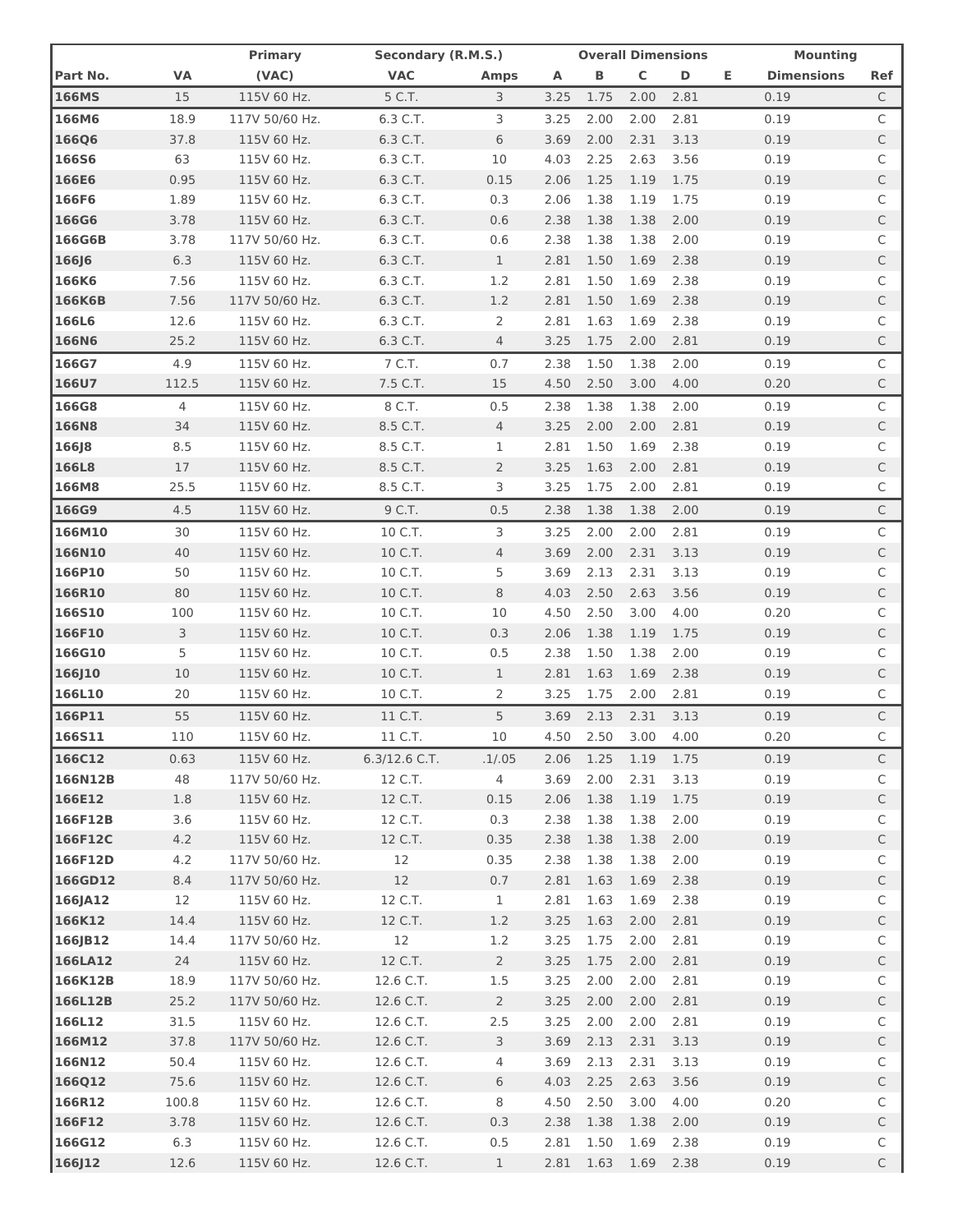|          |                | <b>Primary</b> | Secondary (R.M.S.) |                | <b>Overall Dimensions</b> |      |              |      |      | <b>Mounting</b>   |      |              |
|----------|----------------|----------------|--------------------|----------------|---------------------------|------|--------------|------|------|-------------------|------|--------------|
| Part No. | <b>VA</b>      | (VAC)          | <b>VAC</b>         | <b>Amps</b>    | Α                         | В    | $\mathsf{C}$ | D    | Е.   | <b>Dimensions</b> |      | Ref          |
| 166J12B  | 12.6           | 117V 50/60 Hz. | 12.6 C.T.          | 1              | 3.25                      | 1.75 | 2.00         | 2.81 |      | 0.19              |      | C            |
| 166L14   | 28             | 115V 60 Hz.    | 14 C.T.            | $\overline{2}$ | 3.25                      | 2.00 | 2.00         | 2.81 |      | 0.19              |      | C            |
| 166Q14   | 84             | 115V 60 Hz.    | 14 C.T.            | 6              | 4.03                      | 2.50 | 2.63         | 3.56 |      | 0.19              |      | C            |
| 166F14   | 3.5            | 115V 50/60 Hz. | 14 C.T.            | 0.25           | 2.38                      | 1.35 | 1.43         | 2.00 |      | 0.19              |      | C            |
| 166E14   | 2.1            | 115V 60 Hz.    | 14 C.T.            | 0.15           | 2.06                      | 1.38 | 1.19         | 1.75 |      | 0.19              |      | С            |
| 166G14   | $\overline{7}$ | 115V 60 Hz.    | 14 C.T.            | 0.5            | 2.81                      | 1.50 | 1.69         | 2.38 |      | 0.19              |      | C            |
| 166J14   | 14             | 115V 60 Hz.    | 14 C.T.            | 1              | 2.81                      | 1.63 | 1.69         | 2.38 |      | 0.19              |      | C            |
| 166L16   | 35.2           | 115V 60 Hz.    | 16 C.T.            | 2.2            | 3.25                      | 2.00 | 2.00         | 2.81 |      | 0.19              |      | C            |
| 166M16   | 48             | 115V 60 Hz.    | 16 C.T.            | 3              | 3.69                      | 2.13 | 2.31         | 3.13 |      | 0.19              |      | C            |
| 166F16   | $\overline{4}$ | 115V 60 Hz.    | 16 C.T.            | 0.25           | 2.38                      | 1.38 | 1.38         | 2.00 |      | 0.19              |      | C            |
| 166G16   | 8              | 115V 60 Hz.    | 16 C.T.            | 0.5            | 2.81                      | 1.50 | 1.69         | 2.38 |      | 0.19              |      | C            |
| 166J16   | 16             | 115V 60 Hz.    | 16 C.T.            | 1              | 3.25                      | 1.63 | 2.00         | 2.81 |      | 0.19              |      | C            |
| 166B18   | 0.54           | 115V 60 Hz.    | 9/18 C.T.          | .06/03         | 2.06                      | 1.25 | 1.19         | 1.75 |      | 0.19              |      | C            |
| 166J18   | 18             | 115V 50/60 Hz. | 18 C.T.            | $\mathbf{1}$   | 3.25                      | 2.00 | 2.00         | 2.81 |      | 0.19              |      | C            |
| 166L18   | 36             | 115V 50/60 Hz. | 18 C.T.            | 2              | 3.69                      | 2.13 | 2.31         | 3.13 |      | 0.19              |      | C            |
| 166M18   | 54             | 115V 60 Hz.    | 18 C.T.            | 3              | 3.69                      | 2.13 | 2.31         | 3.13 |      | 0.19              |      | C            |
| 166P18   | 90             | 115V 60 Hz.    | 18 C.T.            | 5              | 4.03                      | 2.50 | 2.63         | 3.56 |      | 0.19              |      | C            |
| 166E18   | 5.4            | 115V 60 Hz.    | 18 C.T.            | 0.3            | 2.38                      | 1.50 | 1.38         | 2.00 |      | 0.19              |      | C            |
| 166K18   | 27             | 115V 60 Hz.    | 18 C.T.            | 1.5            | 3.25                      | 1.75 | 2.00         | 2.81 |      | 0.19              |      | C            |
| 166L20   | 40             | 115V 60 Hz.    | 20 C.T.            | $\overline{2}$ | 3.69                      | 1.88 | 2.31         | 3.13 |      | 0.19              |      | C            |
| 166D20   | 2              | 115V 60 Hz.    | 20 C.T.            | 0.1            | 2.06                      | 1.38 | 1.19         | 1.75 |      | 0.19              |      | C            |
| 166E20   | 3              | 115V 60 Hz.    | 20 C.T.            | 0.15           | 2.06                      | 1.38 | 1.19         | 1.75 |      | 0.19              |      | C            |
| 166F20   | 6              | 115V 60 Hz.    | 20 C.T.            | 0.3            | 2.38                      | 1.50 | 1.38         | 2.00 |      | 0.19              |      | C            |
| 166G20   | 10             | 115V 60 Hz.    | 20 C.T.            | 0.5            | 2.81                      | 1.63 | 1.69         | 2.38 |      | 0.19              |      | C            |
| 166J20   | 20             | 115V 60 Hz.    | 20 C.T.            | $\mathbf 1$    | 3.25                      | 1.75 | 2.00         | 2.81 |      | 0.19              |      | С            |
| 166L22   | 44             | 115V 60 Hz.    | 22 C.T.            | 2              | 3.69                      | 2.13 | 2.31         | 3.13 |      | 0.19              |      | C            |
| 166A24   | 0.63           | 115V 60 Hz.    | 12.6/25.2 C.T.     | .05/0.025      | 2.06                      | 1.25 | 1.19         | 1.75 |      | 0.19              |      | C            |
| 166T24   |                | 117V 50/60 Hz. | 24 C.T.            | 12             |                           | 3.60 | 4.63         | 3.00 |      | 0.20              | 0.38 |              |
| 166J24   | 288<br>24      | 117V 50/60 Hz. | 24                 | 1              | 3.75<br>3.25              | 2.00 | 2.00         | 2.81 | 3.00 | 0.19              |      | B<br>C       |
| 166L24   | 48             | 115V 60 Hz.    | 24 C.T.            | 2              | 3.69                      | 2.13 | 2.31         | 3.13 |      | 0.19              |      | C            |
| 166M24   | 72             | 115V 60 Hz.    | 24 C.T.            | 3              | 4.03                      | 2.25 | 2.63         | 3.56 |      | 0.19              |      | С            |
| 166N24   | 96             | 115V 60 Hz.    | 24 C.T.            | $\overline{4}$ | 4.50                      | 2.50 | 3.00         | 4.00 |      | 0.20              |      | C            |
| 166C24   | 2.04           | 115V 60 Hz.    | 24 C.T.            | 0.085          | 2.06                      | 1.38 | 1.19         | 1.75 |      | 0.19              |      | C            |
| 166EA24  | 4.8            | 115V 60 Hz.    | 24 C.T.            | 0.2            | 2.38                      | 1.50 | 1.38         | 2.00 |      | 0.19              |      | C            |
| 166FB24  | 9.6            | 117V 50/60 Hz. | 24 C.T.            | 0.4            | 2.81                      | 1.63 | 1.69         | 2.38 |      | 0.19              |      | С            |
| 166GD24B | 16.8           | 117V 50/60 Hz. | 24 C.T.            | 0.7            | 3.25                      | 1.75 | 2.00         | 2.81 |      | 0.19              |      | C            |
| 166JB24  | 24             | 115V 60 Hz.    | 24 C.T.            | $\mathbf{1}$   | 3.25                      | 1.75 | 2.00         | 2.81 |      | 0.19              |      | С            |
| 166J25B  | 25             | 117V 50/60 Hz. | 25 C.T.            | $\mathbf{1}$   | 3.25                      | 2.00 | 2.00         | 2.81 |      | 0.19              |      | C            |
| 166K25   | 37.5           | 115V 60 Hz.    | 25 C.T.            | 1.5            | 3.69                      | 1.88 | 2.31         | 3.13 |      | 0.19              |      | C            |
| 166L25   | 50             | 115V 60 Hz.    | 25 C.T.            | $\overline{2}$ | 3.69                      | 2.13 | 2.31         | 3.13 |      | 0.19              |      | C            |
| 166M25   | 75             | 115V 60 Hz.    | 25 C.T.            | 3              | 4.03                      | 2.25 | 2.63         | 3.56 |      | 0.19              |      | С            |
| 166D25   | $2.5$          | 115V 60 Hz.    | 25 C.T.            | 0.1            | 2.06                      | 1.38 | 1.19         | 1.75 |      | 0.19              |      | C            |
| 166E25   | 3.75           | 115V 60 Hz.    | 25 C.T.            | 0.15           | 2.38                      | 1.38 | 1.38         | 2.00 |      | 0.19              |      | C            |
| 166F25   | 7.5            | 115V 60 Hz.    | 25 C.T.            | 0.3            | 2.81                      | 1.50 | 1.69         | 2.38 |      | 0.19              |      | C            |
| 166G25   | 12.5           | 115V 60 Hz.    | 25 C.T.            | 0.5            | 2.81                      | 1.63 | 1.69         | 2.38 |      | 0.19              |      | С            |
| 166J25C  | 25             | 117V 50/60 Hz. | 25                 | $\mathbf{1}$   | 3.25                      | 2.00 | 2.00         | 2.38 |      | 0.19              |      | C            |
| 166J25   | 25             | 115V 60 Hz.    | 25 C.T.            | 1              | 3.25                      | 1.75 | 2.00         | 2.81 |      | 0.19              |      | С            |
| 166L25B  | 50.4           | 115V 50/60 Hz. | 25.2 C.T.          | 2              | 4.03                      | 2.25 | 2.63         | 3.56 |      | 0.19              |      | C            |
| 166J28   | 28             | 115V 60 Hz.    | 28 C.T.            | 1              | 3.25                      | 2.00 | 2.00         | 2.81 |      | 0.19              |      | C            |
| 166L28   | 56             | 115V 60 Hz.    | 28 C.T.            | $\overline{2}$ | 3.69                      | 2.13 | 2.31         | 3.13 |      | 0.19              |      | $\mathsf{C}$ |
| 166F28   | $\overline{7}$ | 115V 60 Hz.    | 28 C.T.            | 0.25           | 2.81                      | 1.50 | 1.69         | 2.38 |      | 0.19              |      | C            |
| 166G28   | 14             | 115V 60 Hz.    | 28 C.T.            | 0.5            | 2.81                      | 1.63 | 1.69         | 2.38 |      | 0.19              |      | $\mathsf{C}$ |
| 166E30   | 4.5            | 115V 60 Hz.    | 30 C.T.            | 0.15           | 2.38                      | 1.38 | 1.38         | 2.00 |      | 0.19              |      | C            |